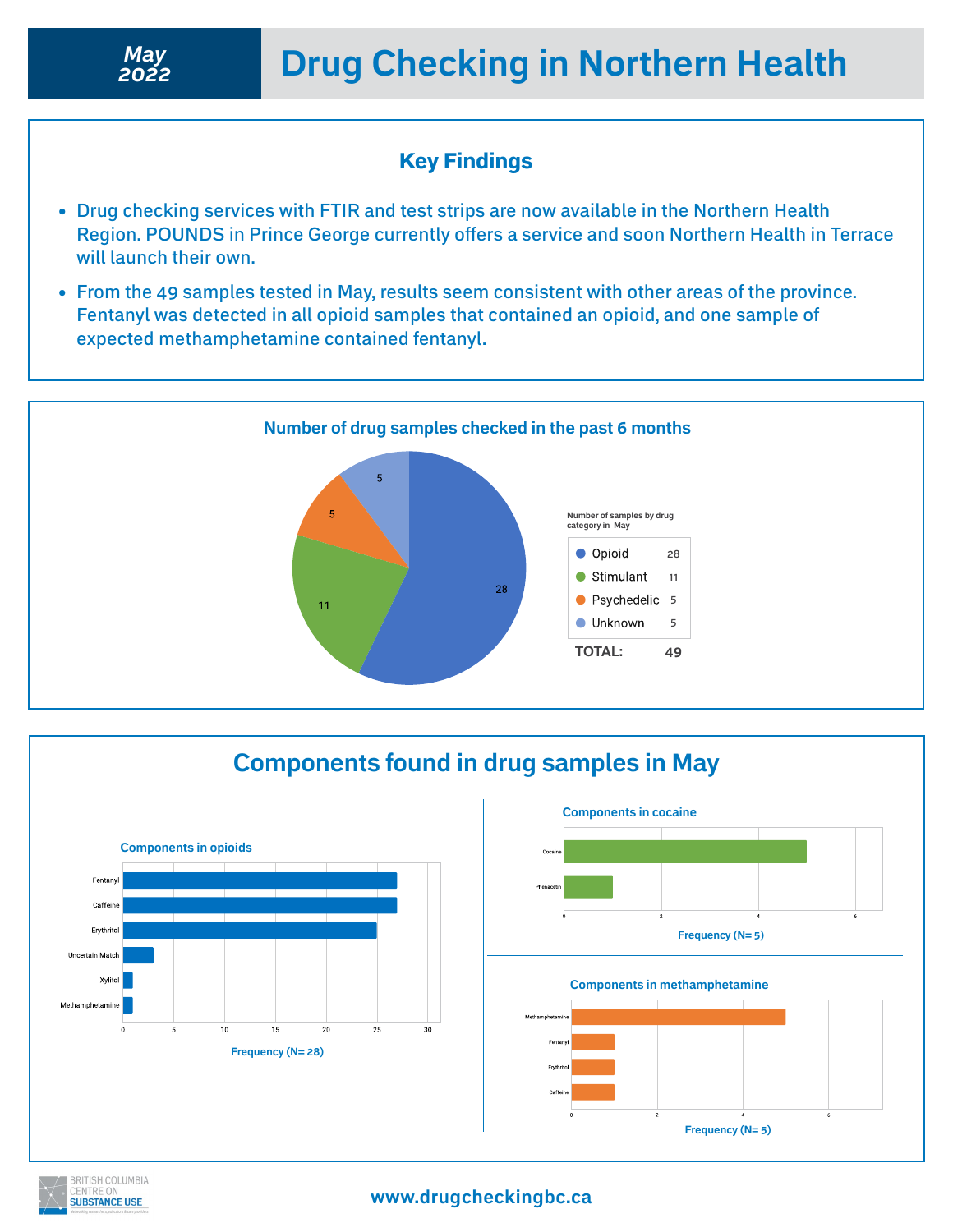

*2022*



**For information about current substances in the Northern Health region: [overdose@fraserhealth.ca](http://overdose@fraserhealth.ca)**





During the month of May, **34.8%** of expected opioid samples tested positive for benzodiazepines using test strips in our partner site in Northern Health **(16 samples of 46 checked)**. Opioid samples are checked for benzodiazepine-positivity using BTNX test strips and the FTIR spectrometer. The results presented here are derived from both of these technologies and are presumptive until confirmed by a laboratory.